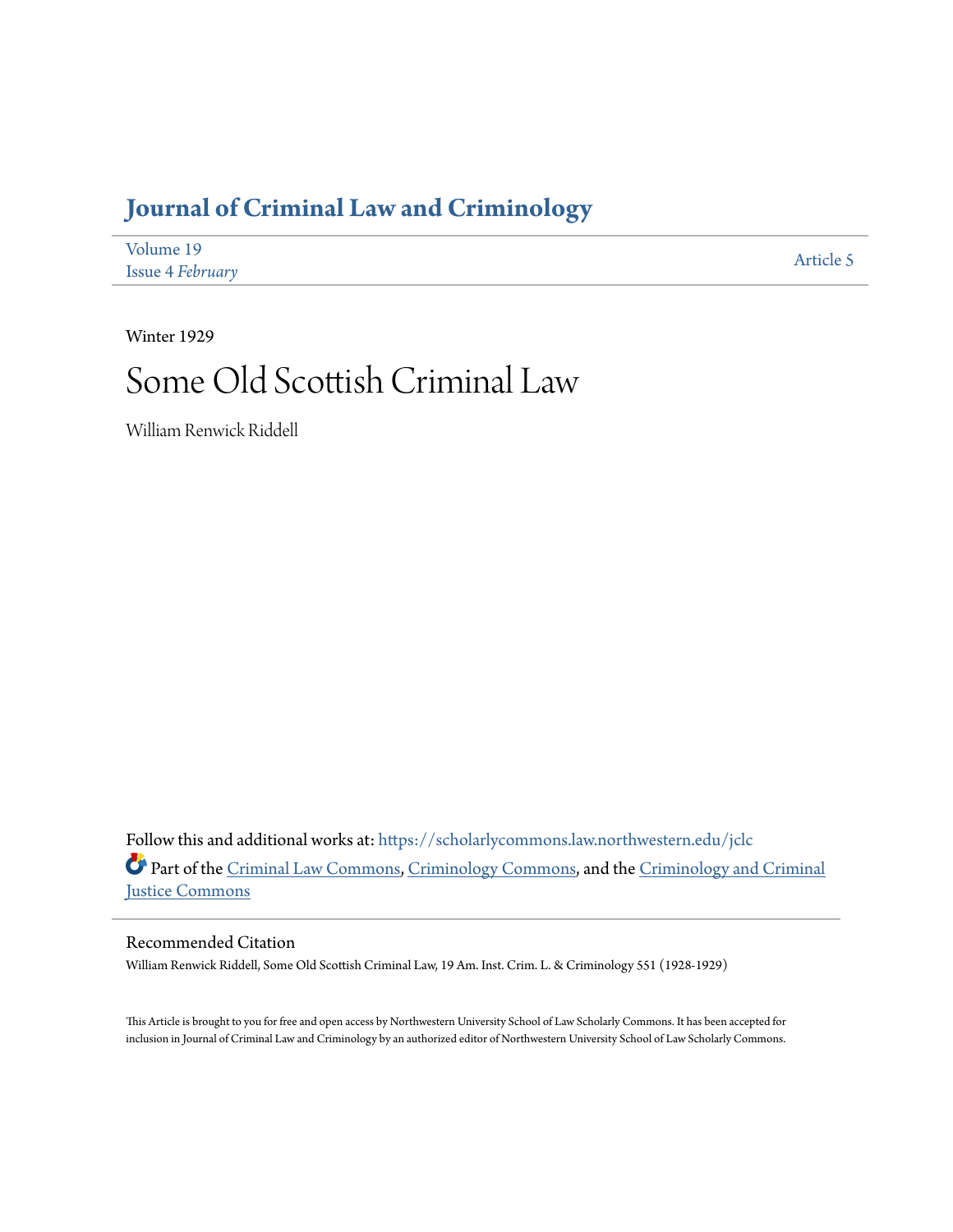### SOME OLD SCOTTISH CRIMINAL LAW

#### WILLIAm RENWICK RIDDELL

The ponderous Folios of *The Acts of the Parliaments of Scotland,* printed by Royal Command in 1844 are a perfect mine of information concerning Scotland in early times, whether to the philologist seeking information as to the Scottish language, the economist, as to the condition economically, the theologian, as to the course of religious thought-not least so, the student of the history of law.

The purpose of this paper is to gather some idea of the provisions of the early Statutes-or what corresponded to Statutes-in early Scotland in respect of certain criminal offences; and I shall not quote from any but the first volume, before the Parliament at Perth of James I, in 1424 (contemporary with Henry VI of England).

First, it is to be noted that great care was had that when a man was sentenced to be hanged, he was hanged-there was no Court of Appeal, and the executioner was held to his duty.

We find in the first Titule of the "lawes of the Kyng David" (1124-1153) "Of hym yat eschapis ye wallowys. Gif ony mysdoer thruch dome be hingit and eftirwart he eschapis of ye gallowys he sal be quyt as of yat deid fra yin furth And yai yat hingit him sal mak fine wyth ye Kyng safifeud yaim **lyf** and memberis and disherisone for quhi yat trespas is mekil and oure mesur." (I, following the usual practice, employ "y" for the old letter indicating our "th".)

Translating-"If any misdoer through judgment be hanged, and afterwards he escapes off the gallows, he shall be quit as of that deed from thence forth And they that hanged him shall make fine with the king, saving life and members, and disherison, because that trespass is great and beyond measure."

The Scot did not believe in "half-hanging," which we read of in English and Irish Criminal "Ana": and one is reminded of the story of Sir Henry Maule, who when a Bishop claimed greater power than he had, "because," said the Prelate, "you say 'You be hanged,' while I can say 'You be damned'," replied "Yes, but when I say 'You be hanged,' you *are* hanged."

The gallows was a very favorite punishment in those days; but it was not in all cases inevitable-for example, in Tit. XIII of the Assise of King William, it is provided (I translate) "Concerning 'Berthynsak,' that is to say, the theft of a calf or of a ram or as much as one can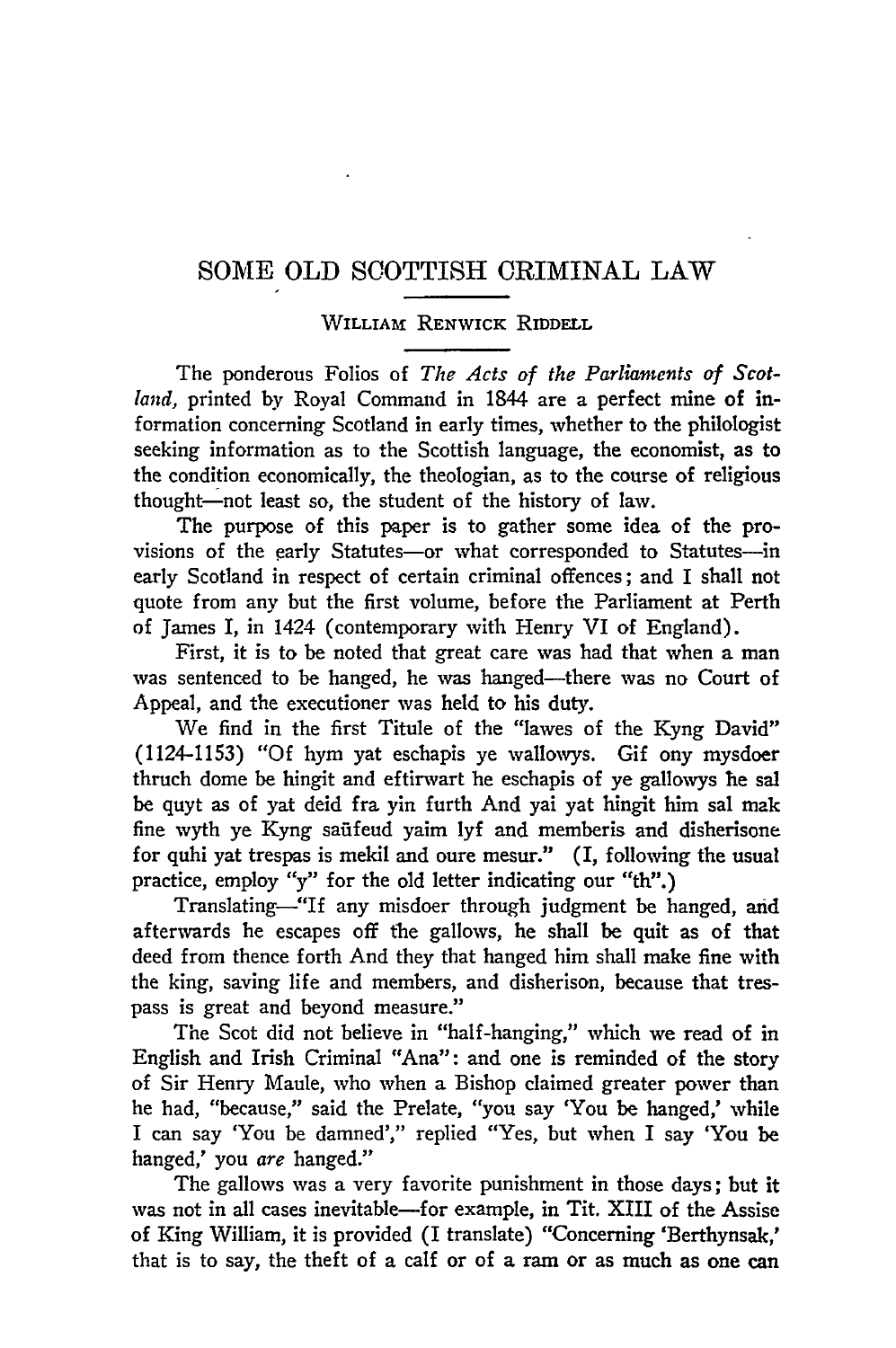carry on his back, no one is to be held to judgment; but he upon whose land the thief is caught is to have the sheep or calf forfeited and the thief is to be beaten or have his ear cut off. **. .** No one ought (aw) to be hanged for "less price than two sheep each of the value of 16 pence."

In a law of King William, dated 1575, it is provided that if anyone be accused of theft or receiving, the accusation being made under oath by the "greyff" (the prepositus or chief civil officer of the town) and three other "lele" (lawful) men inhabitants of the town, he shall be taken and undergo the Trial by Water. But if the accuser can bring three other witnesses against him in addition to the witnesses already mentioned, then through no battle shall he pass nor water nor yet to iron but speedily shall he be hanged ("thruch na batal sal he pas na to wattir na zit to vrn bot hastily sal he be hangyt"). Also, it shall not **be** lawful to take redemption of anyone after judgment given of battle or water.

Moreover, the thief caught by Hue and Cry and found in possession of the stolen article, is to be treated as a convicted thief, even if he has dropped the stolen chattel and it has been picked up by the people following. (Tit. VII.) The same appears in the Regiam Maiestatem, Lib. IV, Tit. VII.

In the Ouoniam Attachiamenta, Tit. VIII, it is provided that if anyone is charged with theft, he may defend, and he may if he wishes go to an Assise: or he mav defend himself by Battel on finding sufficient sureties to recompense the accuser if he (the accused) should fall in the duel. If he succeeds, he goes free; if he fails, his sureties pay for the articles stolen and his Lord takes all his goods. &c.the humane provision, however, is made that "Vxor vero illius dampnati non dampnabitur pro furti viri sui cum sit sub virga sua." The thief caught red-handed, "rubea manu," however, can be favored with no essoign.

Thieves and other malefactors were pursued with sleuth-hounds; and we find in the Acta Parliamentorum Roberti I, Tit. VII, a provision that "no one shall interfere with a sleuth-hound (canis traciens, sometimes written "tras sens," see Du Cange *sub voc.,* "canis"; it is the same word as "tracing") or with men going with it to follow thieves or to capture malefactors nor even to interfere with men without a sleuth-hound following thieves with their plunder. And whoever does so on being convicted is to be sentenced as a receiver."

In the Assise Regis David, Tit. XVI, it is provided "yat na man sell a thevff of thyft pruffyt for na mone na for na frendschip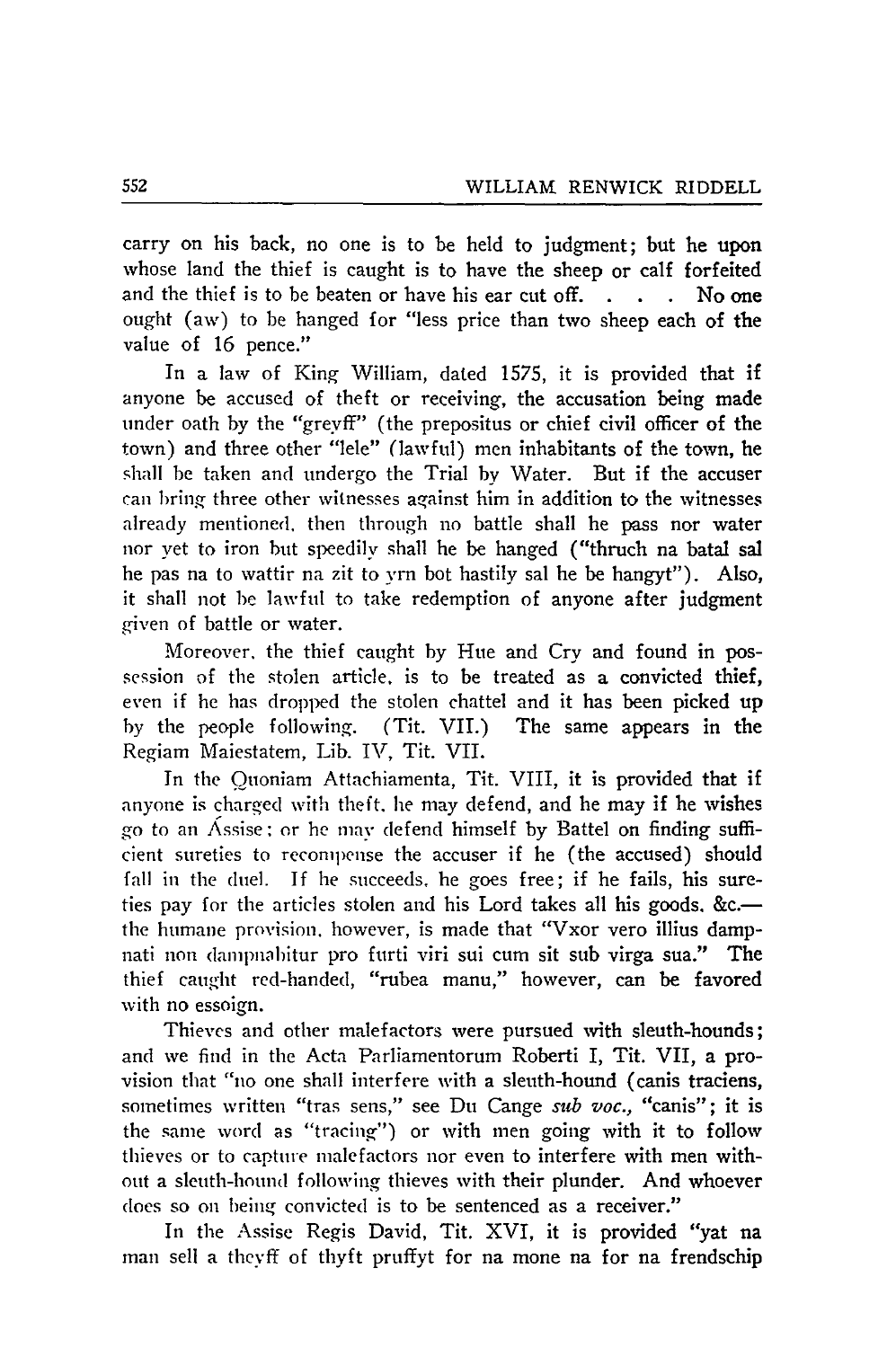na for na manner of meyd," i. e., "that no man sell a thief of theft proved, for no money, nor for no friendship nor for no manner of advantage."

In the Regiam Maiestatem, Lib. II, Tit. XLVI is a somewhat curious provision **De** *z'surariis* et cormn *banis,* i. e., concerning usurers and their goods. "All the goods of usurers dying testate or intestate belong to the King. **. .** It is, however, to be known that if any one have formerly been a usurer, publicly famed as such, yet if afterwards and before his death, he repents and does penance, he will not be considered a usurer after his death": and a direction was given that usurers should not be molested during their lifetime. This may, possibly, be looked on as a measure of prudence to allow the usurer to make as much money as possible so to enrich the Treasurywhich was in a chronic state of impecuniosity; but perhaps it was to *allow a locus penitentiae* even to the man *in tali* crinte.

Of course, "heretici debent comburi," heretics are to be burnt, Regiam Maiestatem, Lib. **IV,** Tit. LIII. Counterfeiters were to have their hand cut off; the man who used violence in the King's Court had the same punishment, most others had a severe enough punishment to show the Scotsman's dislike for crime.

Oddly enough, there is a provision whereby a freeman may relinquish his freedom, or as the Scots title runs: "How fredome may be tynt foroutyn recover," i. e., "How freedom may be lost without hope of recovery." And this is the way-"Ilk fre man may leff his fredome gif him likis in ye kyngis court (or in ony oyir court) but yat fredome nevir mar in his lyf may he recover"-i. e., "Every free man may rid himself of his freedom if he likes in the king's court (or in any other court) without that he may recover that freedom ever in his life again." Assise Regis David, Tit. IX.

Clergymen are held in hand-in the Assise Regis Willelni, Tit. XXXVIII, "Of ye life and honeste of clerkis," we read-"Item it is statut yat kirkmen live honestly of **ye** fructis rentis and profittis of yair kirkis and sail nocht be husbandmen scheipherdis nor merchandis," i. e., "Also, it is enacted that churchmen live honestly of the fruits, rents and profits of their churches and shall not be husbandmen, shepherds or merchants."

Perhaps I cannot better close this paper than **by** quoting in full a delightful Titule from the Fragmenta gathered **by** the accomplished editors, Tit. 21 "Of differens betwix Goddis law and manis law." It reads—"All laws outher ar manis law or goddis law Be ye law of Gode a heid for a heid a hand for a hand ane e for ane e a fut for